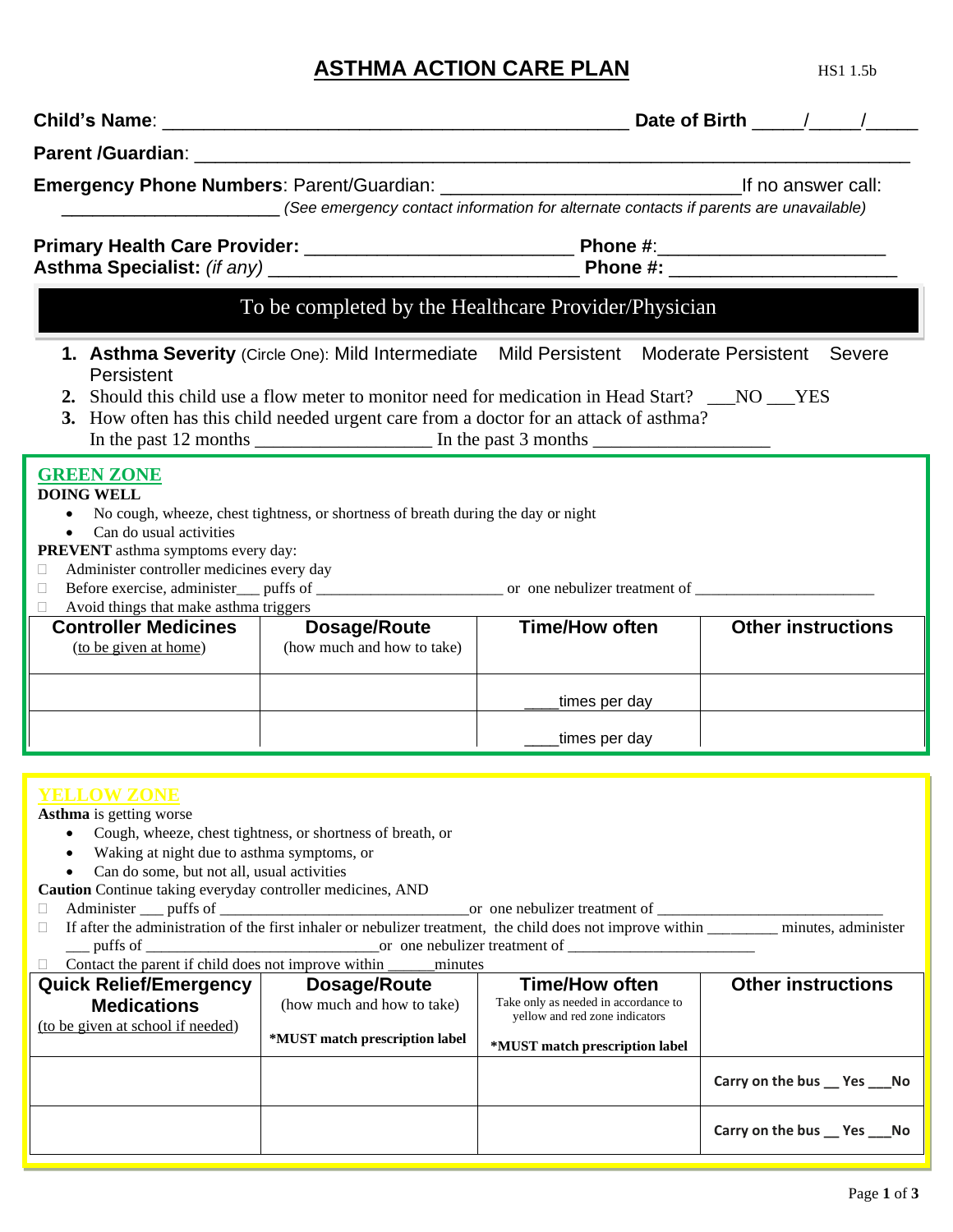## **ASTHMA ACTION CARE PLAN** HS1 1.5b

### **Childs Name: \_\_\_\_\_\_\_\_\_\_\_\_\_\_\_\_\_\_\_\_\_\_\_\_\_\_\_\_\_\_\_\_\_ DOB: \_\_\_\_\_\_\_\_\_\_\_\_\_\_\_**

| <b>RED ZONE MEDICAL ALERT</b><br>• Very short of breath, or<br>Quick-relief medicines have not helped, or<br>$\bullet$<br>Cannot do usual activities, or<br>$\bullet$<br>symptoms are the same or get worse after <u>equal</u> minutes in the yellow zone<br><b>Medical Alert! Get HELP!</b><br>and<br>$\Box$<br><b>GET HELP immediately</b><br>u<br>Call 911 if the child has trouble walking or talking due to shortness of breath, if the lips and fingernails are gray or blue, if the skin<br>$\Box$<br>around the neck and ribs is sucked in, or if the child doesn't respond normally<br><b>Call Parent</b><br>П. |                                                                                                                                            |                                                                                                                                                                         |                                            |  |  |
|--------------------------------------------------------------------------------------------------------------------------------------------------------------------------------------------------------------------------------------------------------------------------------------------------------------------------------------------------------------------------------------------------------------------------------------------------------------------------------------------------------------------------------------------------------------------------------------------------------------------------|--------------------------------------------------------------------------------------------------------------------------------------------|-------------------------------------------------------------------------------------------------------------------------------------------------------------------------|--------------------------------------------|--|--|
| Colds<br>Mold<br>Exercise                                                                                                                                                                                                                                                                                                                                                                                                                                                                                                                                                                                                | <b>Known Triggers</b> for this child's Asthma <i>(circle all that apply)</i> :<br><b>Tree Pollens</b><br>House Dust<br><b>Strong Odors</b> | Grass<br>Excitement<br><b>Flowers</b>                                                                                                                                   | <b>Weather Changes</b><br>Animals<br>Smoke |  |  |
| <b>Outdoors</b><br>Field trip to see animals<br>Running hard<br>Gardening<br>Jumping in leaves<br>Playing in freshly cut grass                                                                                                                                                                                                                                                                                                                                                                                                                                                                                           | Activities for which this child has needed special attention in the past (circle all that apply):<br>Outdoors on cold or windy days        | <b>Indoors</b><br>Kerosene/wood stove heated rooms<br>Sitting on carpets<br>Pet care<br>Recent pesticides application in facility<br>Painting or renovation in facility | Art projects with chalk, glues, fumes      |  |  |

*Healthcare Provider: My signature provides authorization for the above written orders. I understand that all procedures will be implemented in accordance with state and federal laws and regulations.* 

#### **Health Care Provider Signature**: \_\_\_\_\_\_\_\_\_\_\_\_\_\_\_\_\_\_\_\_\_\_\_\_\_\_\_\_\_\_\_\_\_\_\_

Date: \_\_\_\_\_\_\_\_\_\_\_\_\_\_